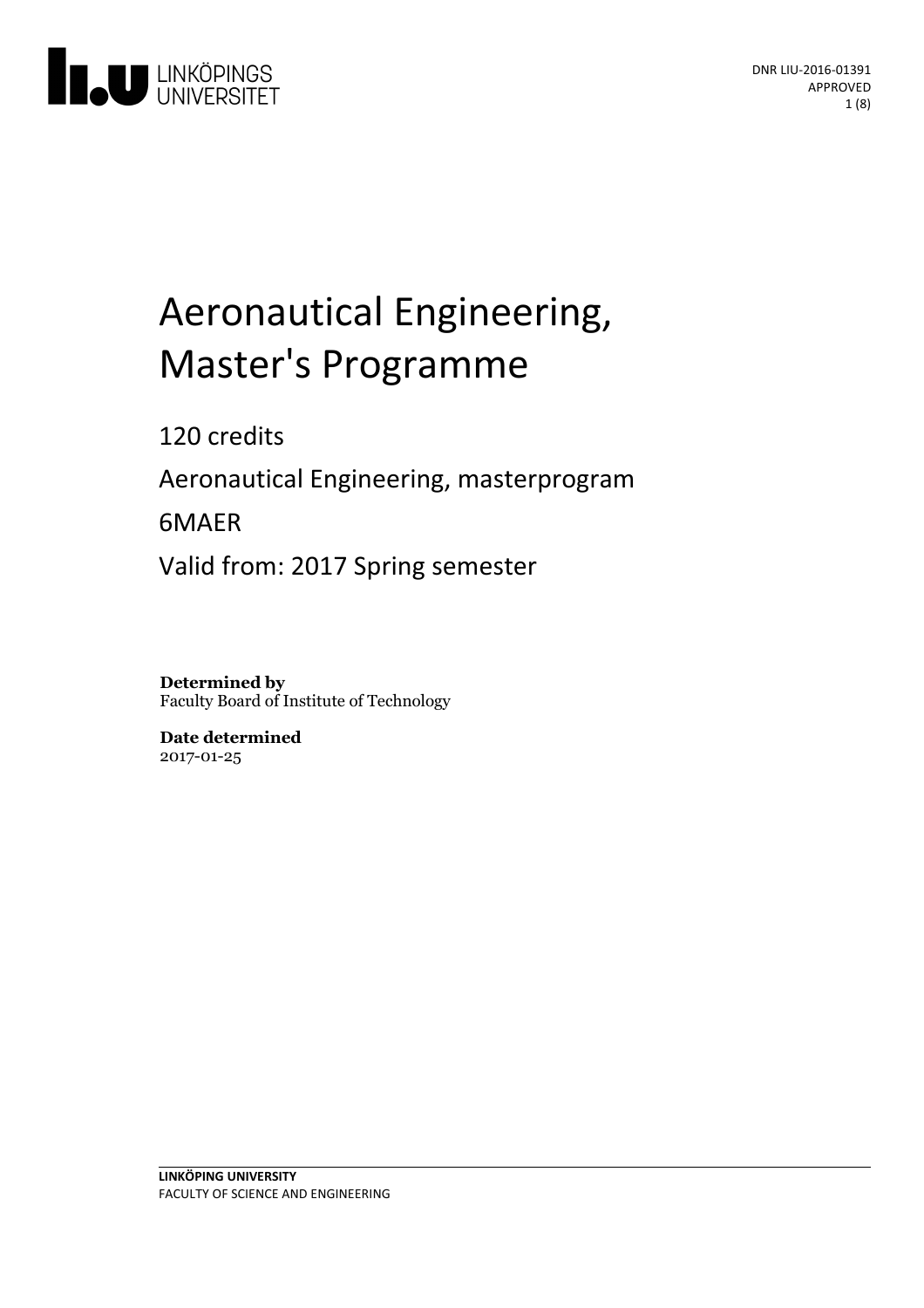## Purpose

A Master of Science in Aeronautical Engineering from Linköping University is about aircraft design from a broad system perspective. In addition there are

A graduate from this program will be able to take part in multidisciplinary design processes where technical as well as economical, environmental and sustainability requirements are satisfied. The programme is aimed at students with <sup>a</sup> Bachelor degree who would like to

extend their knowledge in mechanical engineering and engineering science, into aeronautical engineering. Graduates are suitable for employment in industry, academic institutions and at major research/development laboratories.

# Aim

Mathematics, natural sciences and engineering subjects A Master of Science in Aeronautical Engineering

- should have solid foundations in mathematics and engineering science
- should be able to use computer effectively to model and analyze engineering problems as well as to visualize results
- should have a specialized knowledge in one area of mechanical engineering

Personal and professional skills

A Master of Science in Aeronautical Engineering

- should have the ability to take a leading role in modern research and engineering
- should be able to gain competency in new fields of engineering, rapidly and independently
- should be able to participate effectively in multidisciplinary design teams, either as team leader or in <sup>a</sup> specialist role

Interpersonal skills: Teamwork and communication A Master of Science in Aeronautical Engineering

- should be capable of teamwork and collaborate actively within the group by sharing in the tasks and responsibilities
- should be able to initialize, to plan, to carry out and to evaluate scientific and engineering projects
- should be able to communicate and to give presentations in english, orally and in writing

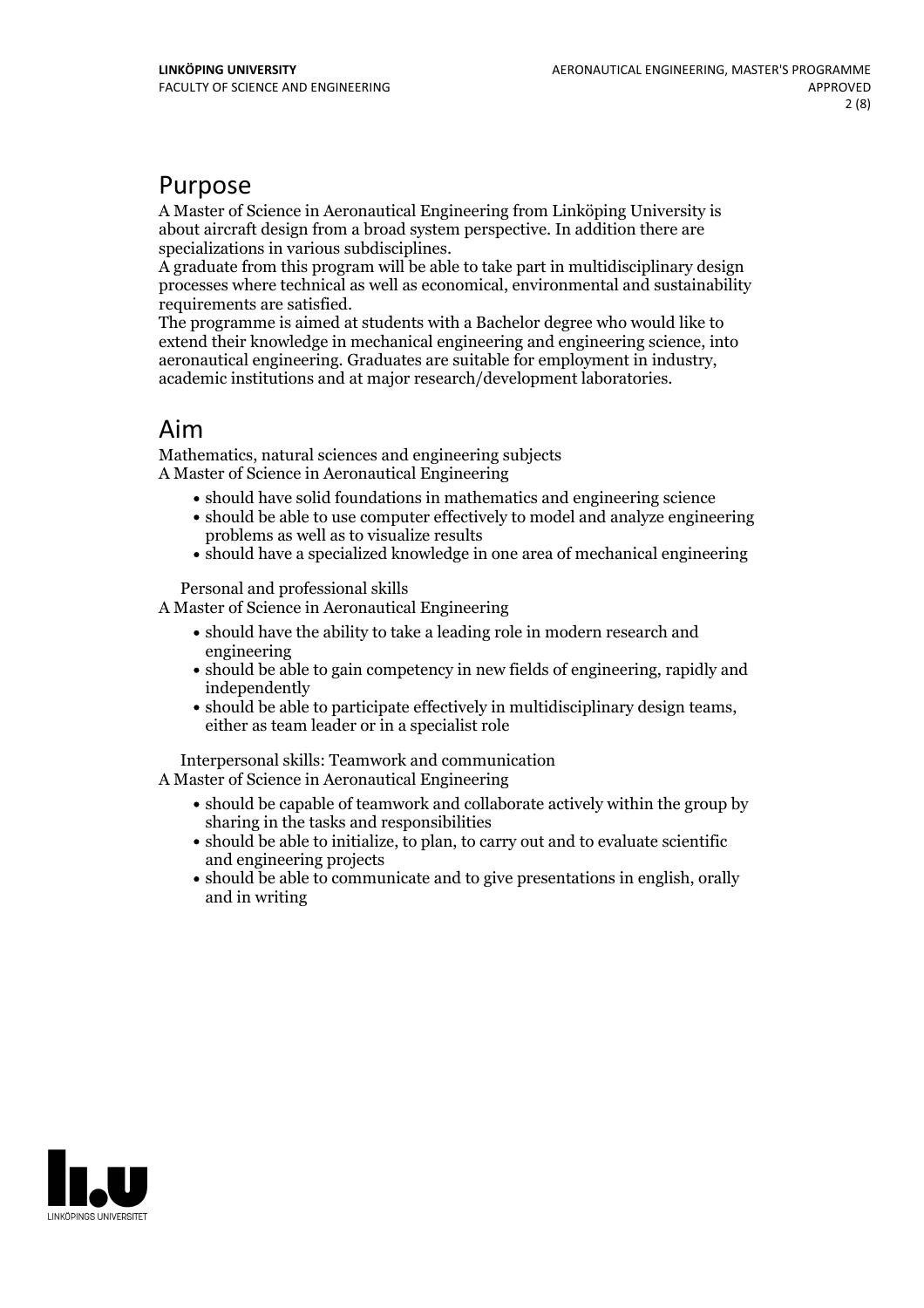# Content

The curriculum includes fundamental courses such as Aircraft Design, Flight Dynamics and Aerodynamics. An important part of the program is student projects where the knowledge and skills earned in the courses are put to use in challenging design projects The programme ends with a one semester Master's thesis in industry or at the university. The programme is designed to prepare students for careers within the aerospace industry, ranging from conceptual aircraft design to more specialized fields. Students will also be very well prepared to work in related fields such as in the vehicle industry, etc. Students will also be prepared for a research career.

# Entry requirements

- Bachelor's degree in aeronautical engineering, mechanical engineering, or equivalent
- 30 ECTS credits in mathematics/applied mathematics and/or application of mathematics relevant for the programme
- English corresponding to the level of English in Swedish upper secondary education (English 6/B)

# Degree thesis

The thesis should be based on the high quality scientific content and carried outin close contact with the research groups involved in the programme and in the area of the profile chosen by the students. The major subject of the Thesis work should be Aeronautical Engineering.

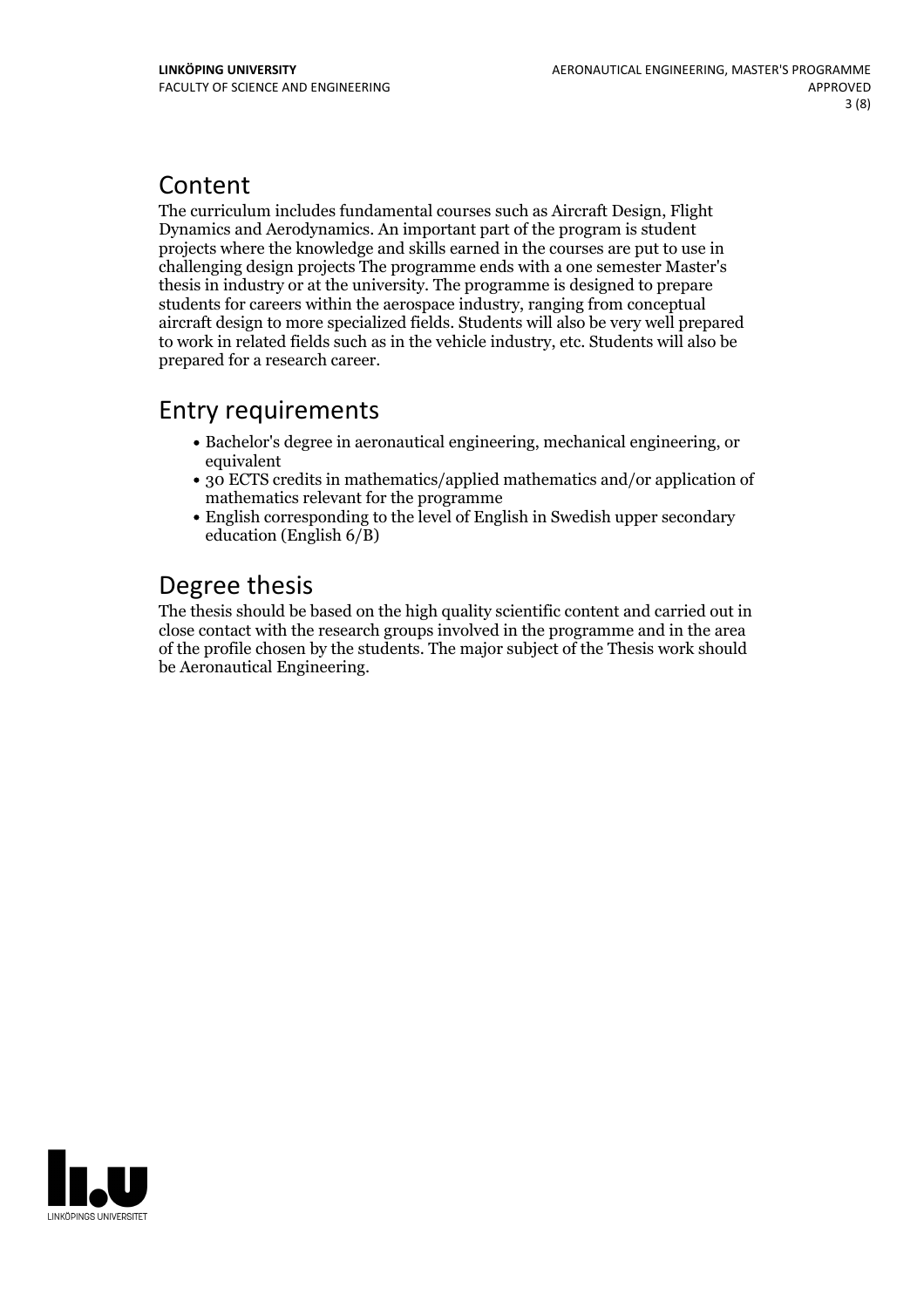# Degree requirements

The programme is designed to give the Master's Degree "Teknologie masterexamen i flygteknik" translated to "Degree of Master of Science (Two Years) with <sup>a</sup> major in Aeronautical Engineering". The requirements are the following:

- a Bachelor's degree as specified in the entrance requirements
- course requirements for a total of 120 ECTS credits from courses from the curriculum of the programme, or after special decision from the
- programme board, and thesis work.<br>• passed the requirements for all mandatory courses and one course marked M/E (Mandatory/Elective)
- courses on advancement level A (advanced) 90 ECTS credits including:
	- at least 30 ECTS credits courses from the major subject (Aeronautical Engineering)
	- a 30 ECTS credits Master's Thesis in the major subject (Aeronautical Engineering)
- at least 45 ECTS credits from courses in mathematics or applications of mathematics from the Bachelor level (basic) or Master level (advanced), see list of specific courses
- a Master's thesis in major subject Aeronautical Engineering presented and passed as per Linköping Institute of Technology degree regulations.

Courses overlapping each other regarding contents are not allowed to be included in the degree. Courses used for the Bachelor's degree can never be included in the Master's degree. As a master program is based on a bachelor degree, some assumptions of background knowledge is assumed. There is no guarantee, however, that there are not courses needed that are not part of a particular bachelor program. It is the responsibility of the student to make sure that he/she has the necessary background to succeed in his/her studies.

# Degree in Swedish

Master of Science (120 credits) with a major in Aeronautical Engineering

# Degree in English

Master of Science (two years) with a major in Aeronautical Engineering

# Specific information

#### Graduate Level Courses

Certain PhD courses can be taken by master students. These course selections are subject to formal decision by the executive committee of the Program Board.

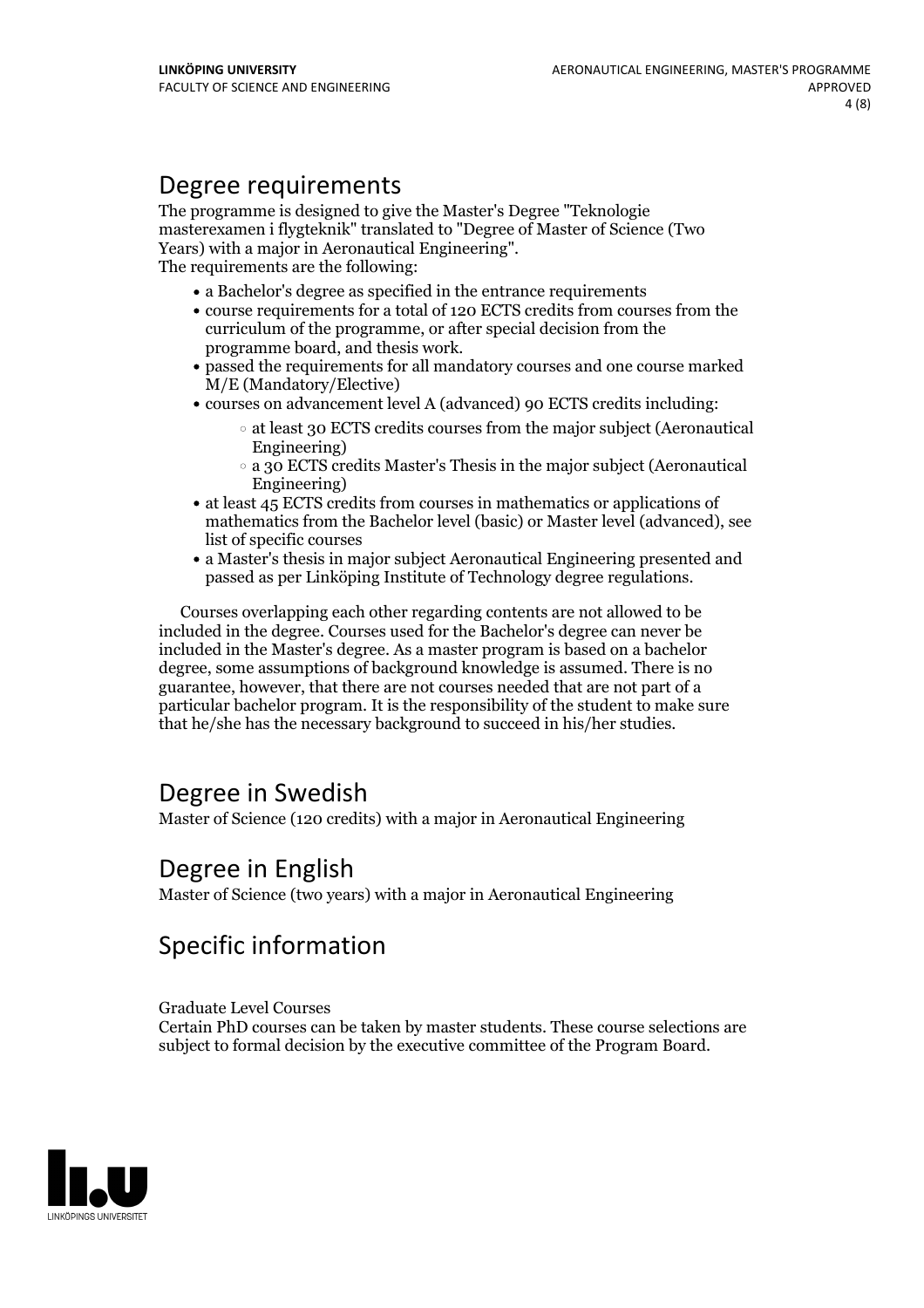# Common rules

Se also common rules

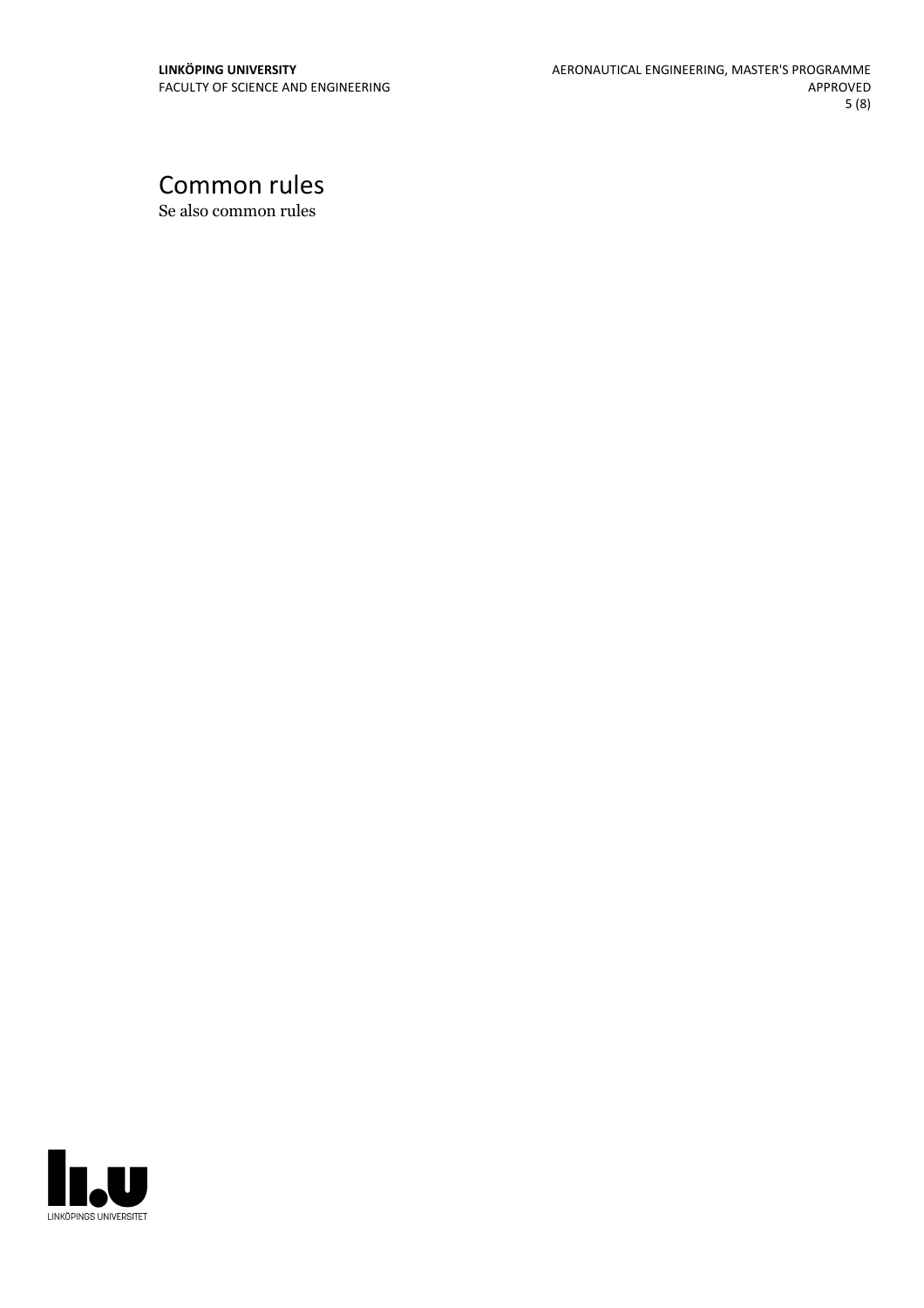# **Curriculum**

### **Semester 1 (Autumn 2017)**

| Course<br>code | Course name                             | <b>Credits</b> | Level | Timetable<br>module | <b>ECV</b> |
|----------------|-----------------------------------------|----------------|-------|---------------------|------------|
| Period 1       |                                         |                |       |                     |            |
| TMAL02         | Aircraft and Vehicle Design             | 6              | G2X   | 4                   |            |
| TMMV01         | Aerodynamics                            | 6              | A1X   | $\mathcal{P}$       |            |
| Period 2       |                                         |                |       |                     |            |
| TMHL63         | Introduction to Computational Mechanics | 6              | G2X   | 3                   |            |
| TMHP03         | <b>Engineering Systems Design</b>       | 6              | A1X   | 4                   |            |
| TMME50         | <b>Flight Mechanics</b>                 | 6              | A1X   | $\mathcal{P}$       |            |

# **Semester 2 (Spring 2018)**

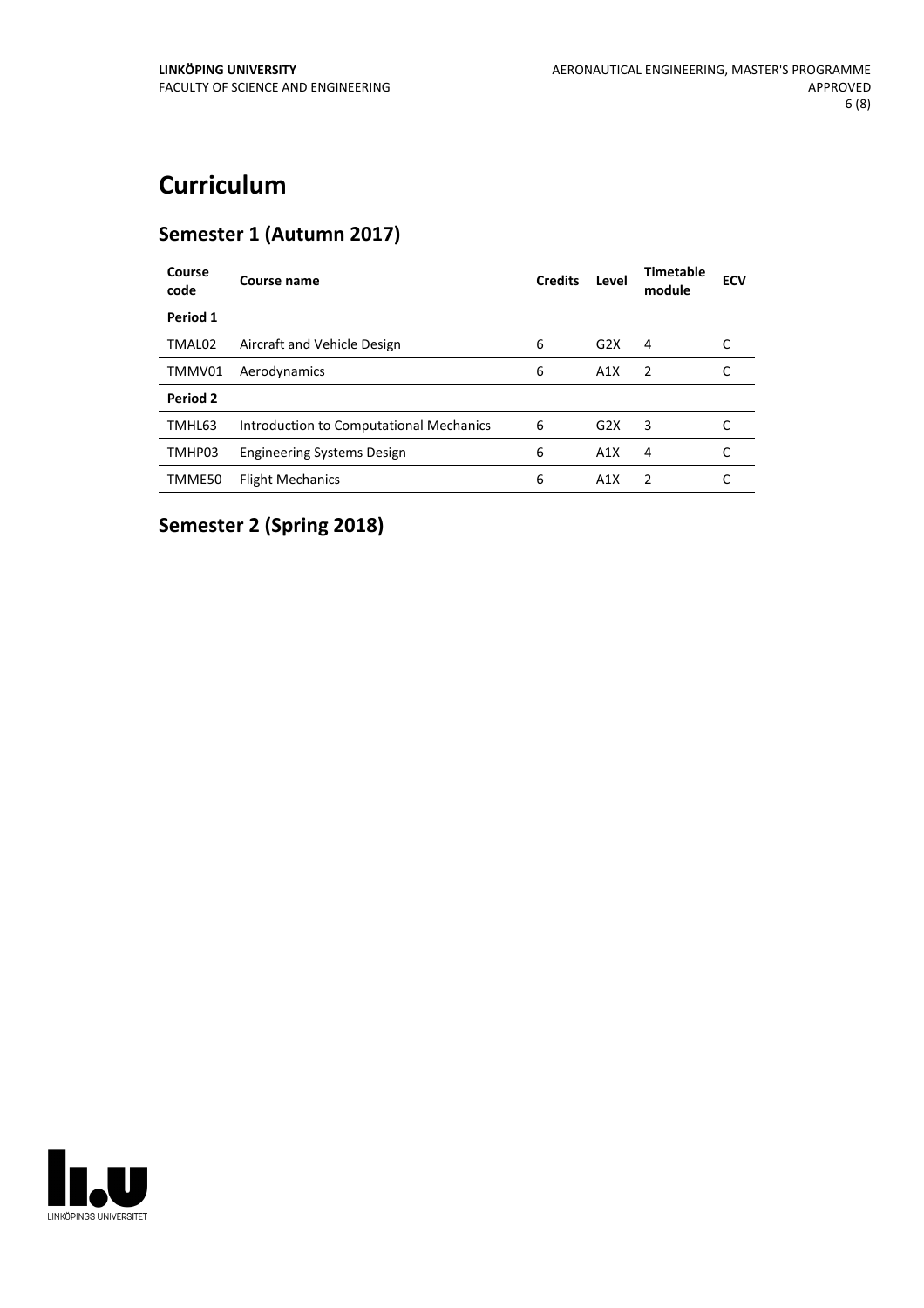| Course<br>code | <b>Course name</b>                                           | <b>Credits</b> | Level | <b>Timetable</b><br>module | <b>ECV</b> |
|----------------|--------------------------------------------------------------|----------------|-------|----------------------------|------------|
| Period 1       |                                                              |                |       |                            |            |
| TMAL51         | Aircraft Conceptual Design                                   | 6              | A1X   | 2                          | C          |
| TMMV08         | <b>Computational Fluid Dynamics</b>                          | 6              | A1X   | 3                          | C          |
| TMAL56         | Aircraft Systems Engineering                                 | $6*$           | A1X   | 4                          | E          |
| TMHL41         | <b>Continuum Mechanics</b>                                   | 6              | A1X   | 2                          | E          |
| TMHL62         | The Finite Element Method; advanced course                   | 6              | A1X   | 4                          | E          |
| TMKM40         | <b>Engineering Materials - New Materials</b>                 | 6              | A1X   | 2                          | E          |
| TMMS30         | <b>Multi Body Dynamics and Robotics</b>                      | 6              | A1X   | 3                          | E          |
| Period 2       |                                                              |                |       |                            |            |
| TMAL06         | Aircraft Conceptual Design - Project Course                  | 6              | A1X   | 2                          | C          |
| TMAL56         | Aircraft Systems Engineering                                 | $6*$           | A1X   | 4                          | E          |
| TMHL61         | Damage Mechanics and Life Analysis                           | 6              | A1X   | $\overline{2}$             | E          |
| TMKM09         | <b>Engineering Materials for Lightweight</b><br>Applications | 6              | A1X   | 3                          | E          |
| TMKT57         | <b>Product Modelling</b>                                     | 6              | A1X   | 3                          | E          |
| TMME11         | Road Vehicle Dynamics                                        | 6              | A1X   | $\mathbf{1}$               | E          |
| TMMV07         | Computational Fluid Dynamics, advanced<br>course             | 6              | A1X   | 4                          | E          |
| TMMV56         | Aerodynamics, Continued Course                               | 6              | A1X   | $\overline{3}$             | E          |